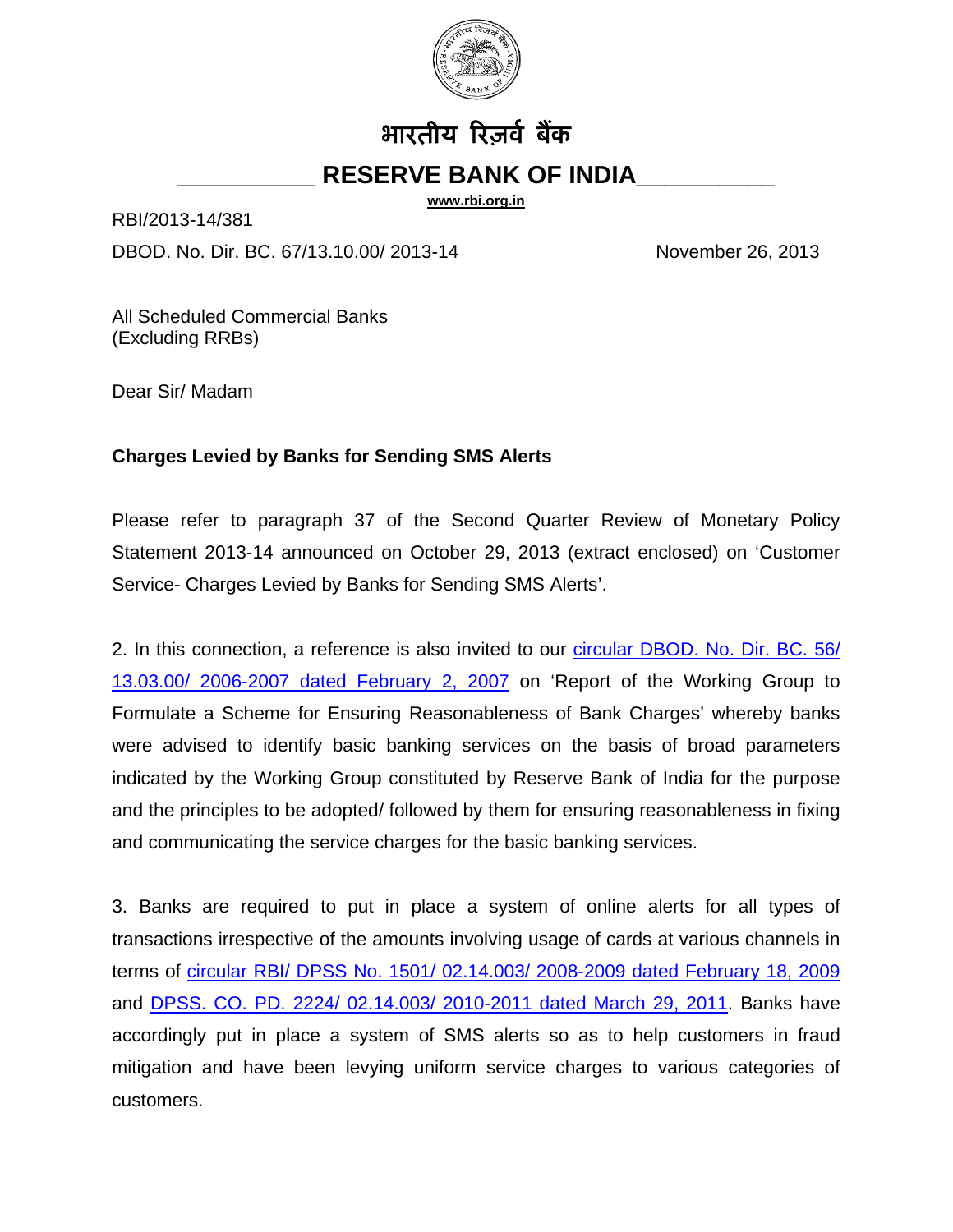4. Considering the technology available with banks and the telecom service providers, it should be possible for banks to charge customers based on actual usage of SMS alerts. Accordingly, with a view to ensuring reasonableness and equity in the charges levied by banks for sending SMS alerts to customers, banks are advised to leverage the technology available with them and the telecom service providers to ensure that such charges are levied on all customers on actual usage basis.

Yours faithfully,

(Rajesh Verma) Chief General Manager

Encl: As above

बैकिंग परिचालन और विकास विभाग, केंद्रीय कार्यालय, 13 माला, शहीद भगतसिंह मार्ग, मुम्बई 400001

\_\_\_\_\_\_\_\_\_\_\_\_\_\_\_\_\_\_\_\_\_\_\_\_\_\_\_\_\_\_\_\_\_\_\_\_\_\_\_\_\_\_\_\_\_\_\_\_\_\_\_\_\_\_\_\_\_\_\_\_\_\_\_\_\_\_\_\_\_\_\_\_\_\_\_\_\_\_\_\_\_\_\_\_\_\_\_\_\_\_\_\_\_\_\_\_\_\_\_\_\_ Department of Banking Operations and Development, Central Office, 13th floor ,NCOB,Shahid Bhagat Singh Marg, Mumbai - 400001 /Tel No: 91-22-22601000 / Fax No: 91-22-22701241 Email ID:cgmicdbodco@rbi.org.in

िहंदी आसान है, इसका ूयोग बढ़ाइए